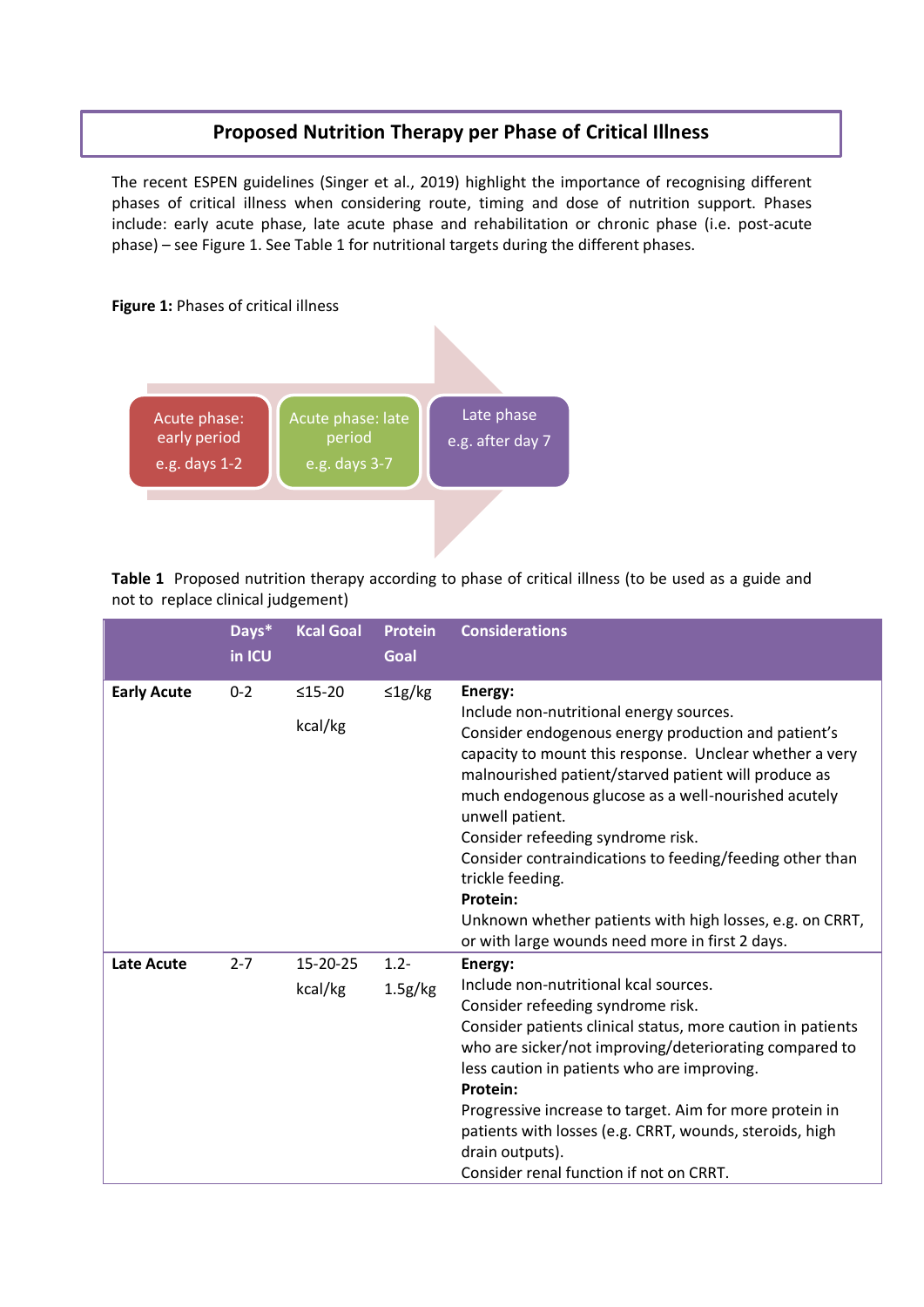| Post-acute     | $7+$ | $25 - 30$   | $1.5 -$ | Energy:                                                    |
|----------------|------|-------------|---------|------------------------------------------------------------|
| chronic phase  |      | kcal/kg     | 2g/kg   | Progressive increase to target.                            |
|                |      |             |         | Monitor for signs of overfeeding.                          |
|                |      |             |         | Protein:                                                   |
|                |      |             |         | Protein targets in ICU patients remain unclear.            |
|                |      |             |         | Aim for more protein in patients with losses (e.g. CRRT,   |
|                |      |             |         | wounds, steroids, high drain outputs).                     |
|                |      |             |         | Consider renal function if not on CRRT.                    |
| Post-acute     | $7+$ | $25 - 30 +$ | $1.5 -$ | Energy:                                                    |
| rehabilitation |      | kcal/kg     | 2g/kg   | Monitor for overfeeding.                                   |
| phase          |      |             |         | Consider activity level, amount and type of physiotherapy. |
|                |      |             |         | Monitor dry weight; functional status e.g. hand            |
|                |      |             |         | dynamometry and physical status (NFPE/SGA) if trained.     |
|                |      |             |         | Protein:                                                   |
|                |      |             |         | Consider renal function if not on CRRT.                    |
|                |      |             |         | Consider activity level, amount and type of physiotherapy. |
|                |      |             |         | Monitor functional status e.g. hand dynamometry and        |
|                |      |             |         | physical status (e.g. NFPE/SGA) if trained.                |
|                |      |             |         |                                                            |

*Key: CRRT – continuous renal replacement therapy; NFPE – nutrition focused physical examination; SGA – subjective global assessment.*

*\*Number of days is only a guide, each patient's critical illness journey will differ. Critical illness may have commenced prior to ICU admission, or a few days into ICU admission. Acute phases may recur, e.g. new sepsis in a previously stable patient.*

|  |  |  | Table 2 Medication infusions used in ICU and possible nutritional implications |
|--|--|--|--------------------------------------------------------------------------------|
|  |  |  |                                                                                |

| <b>Medication</b>                                                                                                                                               | <b>Possible nutritional implications</b>                                                                                                                                                                                                                                                                                                                                                                                                                                                                                                                                                                                                                                                                                                                                                                     |
|-----------------------------------------------------------------------------------------------------------------------------------------------------------------|--------------------------------------------------------------------------------------------------------------------------------------------------------------------------------------------------------------------------------------------------------------------------------------------------------------------------------------------------------------------------------------------------------------------------------------------------------------------------------------------------------------------------------------------------------------------------------------------------------------------------------------------------------------------------------------------------------------------------------------------------------------------------------------------------------------|
| Inotropes/vasopressors, e.g.<br>noradrenaline, adrenaline,<br>vasopressin                                                                                       | Increasing levels indicate severity of illness/unstable patient.<br>$\overline{\phantom{a}}$<br>Inotropes can lead to hyperglycaemia.<br>$\overline{\phantom{a}}$<br>Inotropes can increase energy requirements.<br>Avoid overfeeding patients with raised or increasing<br>inotropic<br>$\blacksquare$<br>requirements.<br>Ischaemic bowel is a rare complication associated with EN. For patients on<br>vasopressor therapy, monitor all signs of enteral feeding intolerance<br>closely, including (but not limited to) abdominal distension, increased<br>GAV/GRVs, decreased passage of stool, hypoactive bowel, increased<br>metabolic acidosis and/or base deficit. If suspect gut ischaemia, EN may<br>need to be withheld until symptoms and interventions are stabilised<br>(McClave et al. 2016). |
| Sedatives e.g. midazolam<br>infusion, propofol infusion,<br>dexmedetomidine, fentanyl,<br>remifentanyl, vercuronium<br>(muscle relaxant), sodium<br>thiopentone | Sedatives reduce energy requirements.<br>Sedatives reduce gut motility by relaxing visceral smooth muscle.<br>$\overline{\phantom{a}}$<br>Propofol contains lipid which must be considered when devising nutrition<br>$\overline{\phantom{a}}$<br>support prescription, e.g. Lipuro contains MCT/LCT fat (0.01g fat/ml) and<br>1.058kcal/ml; Diprivan and Propofol 1% contain LCT fat (0.01g fat/ml) and<br>1.1kcal/ml. Propofol 2% contains 0.1g fat/ml and 1.1 kcal/ml (but lower<br>volume needed compared with Propofol 1%).                                                                                                                                                                                                                                                                             |